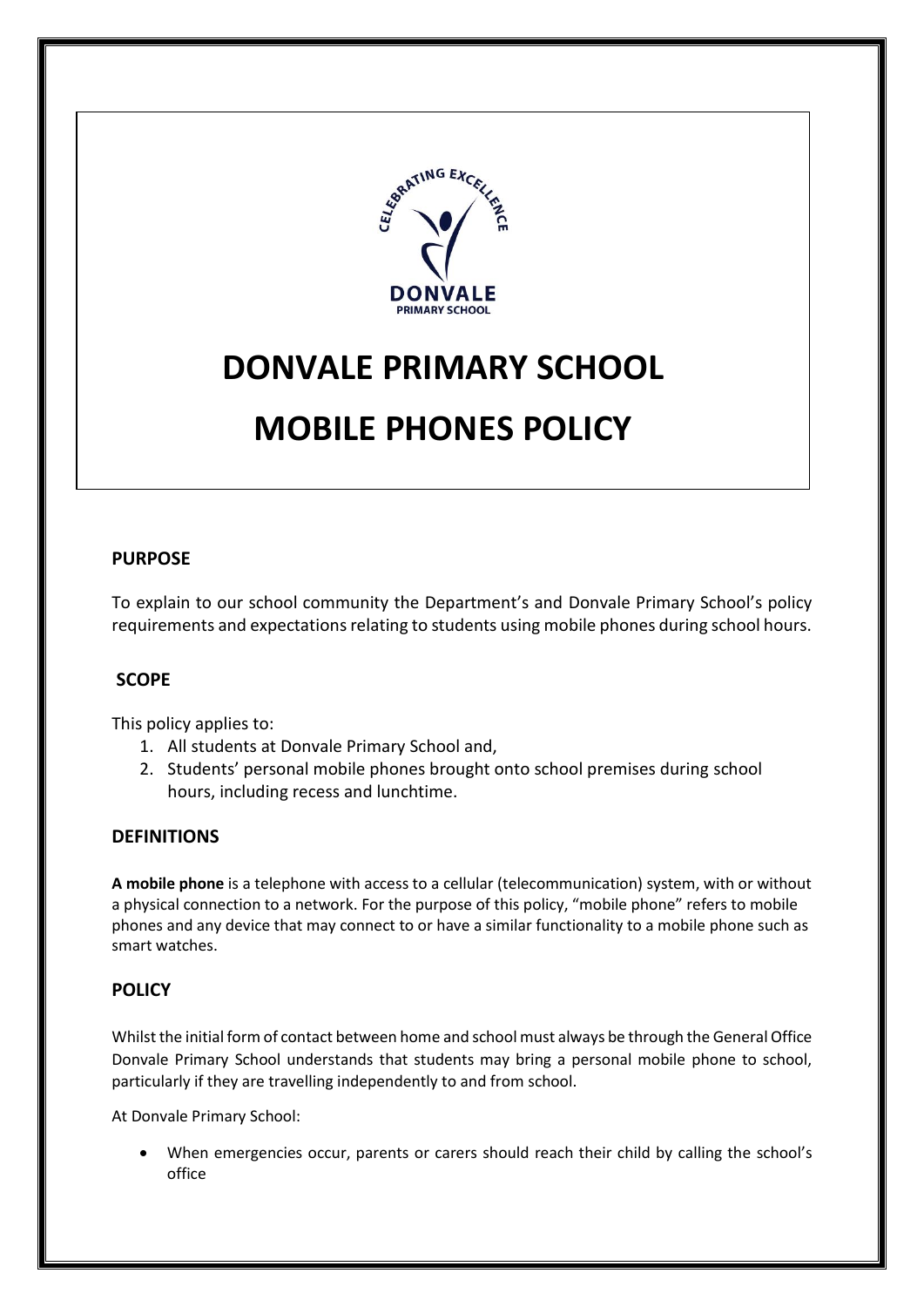- Exceptions to this policy may be applied if certain conditions are met (see below for further information)
- Students who choose to bring mobile phones to school must have them switched off and securely stored during school hours

#### **Personal mobile phone use**

In accordance with the Department's [Mobile Phones Policy](https://www.education.vic.gov.au/school/principals/spag/safety/Pages/mobilephones.aspx) issued by the Minister for Education, personal mobile phones must not be used at Donvale Primary School during school hours, including lunchtime and recess, unless an exception has been granted.

Where a student has been granted an exception, the student must use their mobile phone for the purpose for which the exception was granted, and in a safe, ethical and responsible manner.

#### **Secure storage**

Mobile phones owned by students at Donvale Primary school are considered valuable items and are brought to school at the owner's (student's or parent/carer's) risk. Students are encouraged not to bring a mobile phone to school unless there is a compelling reason to do so. Please note that Donvale Primary School does not have accident insurance for accidental property damage or theft. Students and their parents/carers are encouraged to obtain appropriate insurance for valuable items. Refer to the Department's [Personal Goods](https://www.education.vic.gov.au/school/principals/spag/governance/pages/personalgoods.aspx) policy.]

Where students bring a mobile phone to school, Donvale Primary School will provide secure storage. Secure storage is storage that cannot be readily accessed by those without permission to do so. At Donvale Primary school students are required to hand in their phone to the General Office at the beginning of the school day and collect it at the end. The Office Manager will ensure that their phone is stored in the office security room.

#### **Enforcement**

Students who use their personal mobile phones inappropriately at Donvale Primary School may be issued with consequences consistent with our school's existing student engagement polices:

- [DPS Bullying and Harassment Prevention Policy and Procedures](http://donvaleps.vic.edu.au/wp-content/uploads/2011/03/DPS-Bullying-and-Harassment-Prevention-Policy-and-Procedures-2019.pdf)  2019
- [DPS Student Wellbeing and Engagement Policy 2018](http://donvaleps.vic.edu.au/wp-content/uploads/2011/03/DPS-Student-Wellbeing-and-Engagement-Policy-2018.pdf)

At Donvale Primary School inappropriate use of mobile phones is **any use during school hours**, unless an exception has been granted, and particularly use of a mobile phone:

- in any way that disrupts the learning of others
- to send inappropriate, harassing or threatening messages or phone calls
- to engage in inappropriate social media use including cyber bullying
- to capture video or images of people, including students, teachers and members of the school community without their permission
- to capture video or images in the school toilets, changing rooms, swimming pools and gyms
- during testing and assessments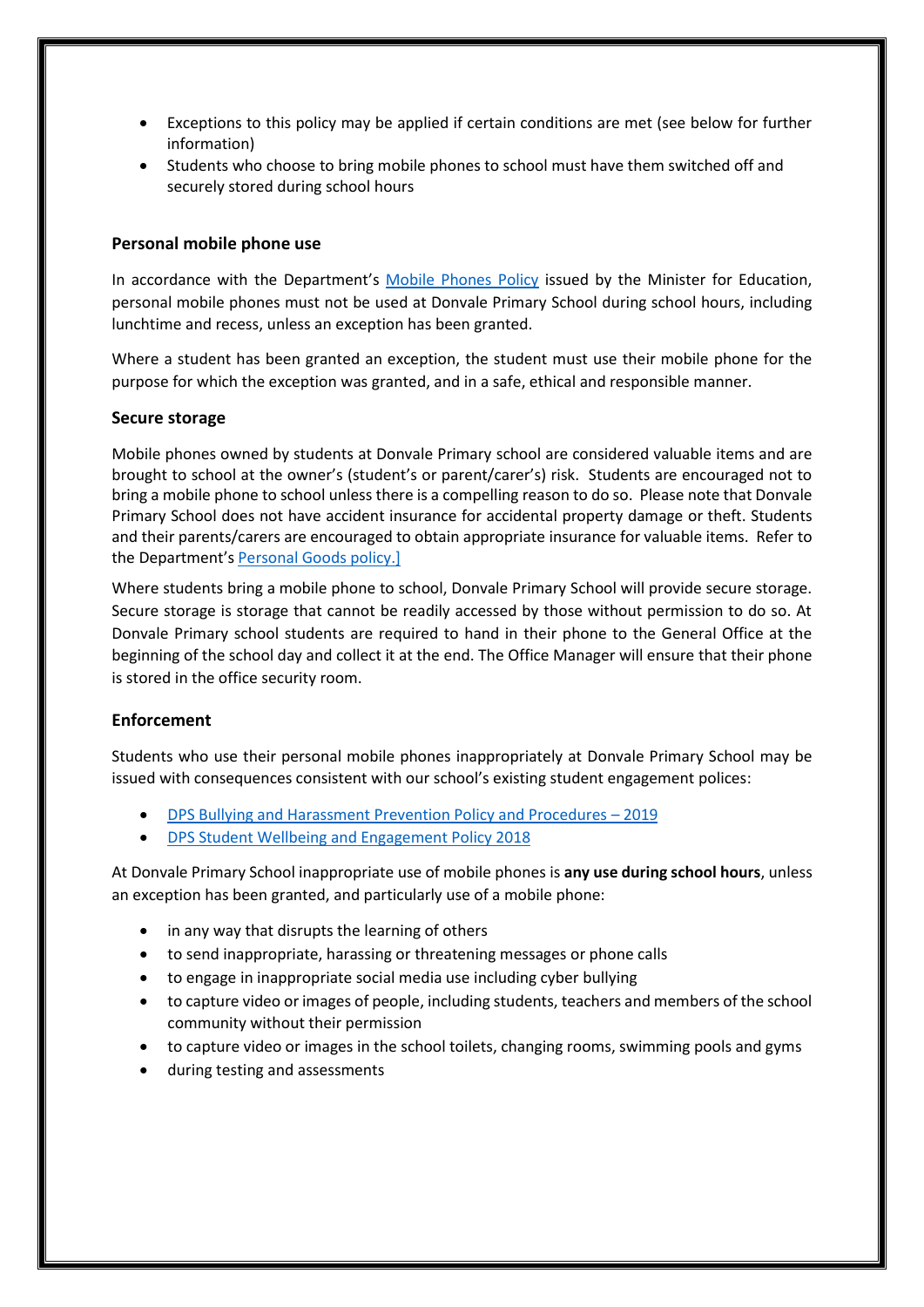#### **Exceptions**

Exceptions to the policy:

- may be applied during school hours if certain conditions are met, specifically,
	- o Health and wellbeing-related exceptions; and
	- o Exceptions related to managing risk when students are offsite.
- can be granted by the principal, or by the teacher for that class, in accordance with the Department's [Mobile Phones Policy.](https://www.education.vic.gov.au/school/principals/spag/safety/Pages/mobilephones.aspx)

The three categories of exceptions allowed under the Department's [Mobile Phones Policy](https://www.education.vic.gov.au/school/principals/spag/safety/Pages/mobilephones.aspx) are:

#### *1. Learning-related exceptions*

#### **Specific exception**

For specific learning activities (class-based exception)

For students for whom a reasonable adjustment to a learning program is needed because of a disability or learning difficulty

#### *2. Health and wellbeing-related exceptions*

#### **Specific exception**

Students with a health condition

Students who are Young Carers

#### *3. Exceptions related to managing risk when students are offsite*

#### **Specific exception**

Travelling to and from excursions

Students on excursions and camps

When students are offsite (not on school grounds) and unsupervised with parental permission

Students with a dual enrolment or who need to undertake intercampus travel

Where an exception is granted, the student can only use the mobile phone for the purpose for which it was granted.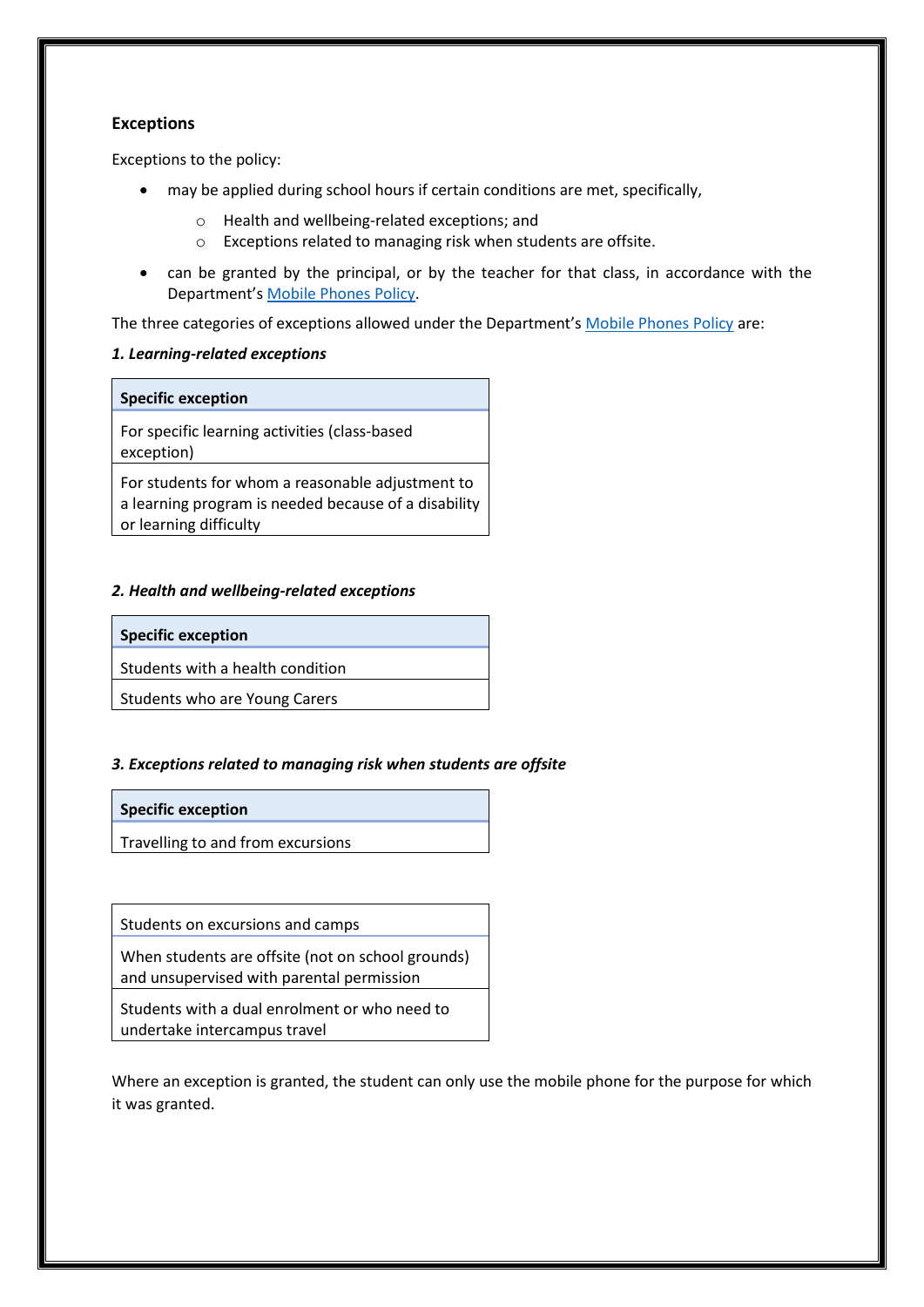#### **Camps, excursions and extracurricular activities**

Donvale Primary School will provide students and their parents and carers with information about items that can or cannot be brought to camps, excursions, special activities and events, including personal mobile phones.

#### **Exclusions**

This policy does not apply to

- Out-of-School-Hours Care (OSHC)
- Out-of-school-hours events
- Travelling to and from school
- Wearable devices
- iPads and all other personal devices

#### **RELATED POLICIES AND RESOURCES**

- Mobile Phones [Department Policy](https://www.education.vic.gov.au/school/principals/spag/safety/Pages/mobilephones.aspx)
- [DPS Bullying and Harassment Prevention Policy and Procedures](http://donvaleps.vic.edu.au/wp-content/uploads/2011/03/DPS-Bullying-and-Harassment-Prevention-Policy-and-Procedures-2019.pdf)  2019
- [DPS Child Safe Standards 3 Code of Conduct](http://donvaleps.vic.edu.au/wp-content/uploads/2011/03/DPS-Child-Safe-Standards-3-Code-of-Conduct.pdf)
- [DPS Student Wellbeing and Engagement Policy 2018](http://donvaleps.vic.edu.au/wp-content/uploads/2011/03/DPS-Student-Wellbeing-and-Engagement-Policy-2018.pdf)
- [DPS Duty of Care Policy 2019](http://donvaleps.vic.edu.au/wp-content/uploads/2011/03/DPS-Duty-of-Care-Policy-2019.pdf)

#### **REVIEW CYCLE AND EVALUATION**

| Date Implemented:       | $21st$ May 2020                |
|-------------------------|--------------------------------|
| Author:                 | <b>Education Sub-Committee</b> |
| Approved By:            | <b>School Council</b>          |
| Responsible for Review: | Principal/Assistant Principal  |
| Review Date:            | 3 years                        |